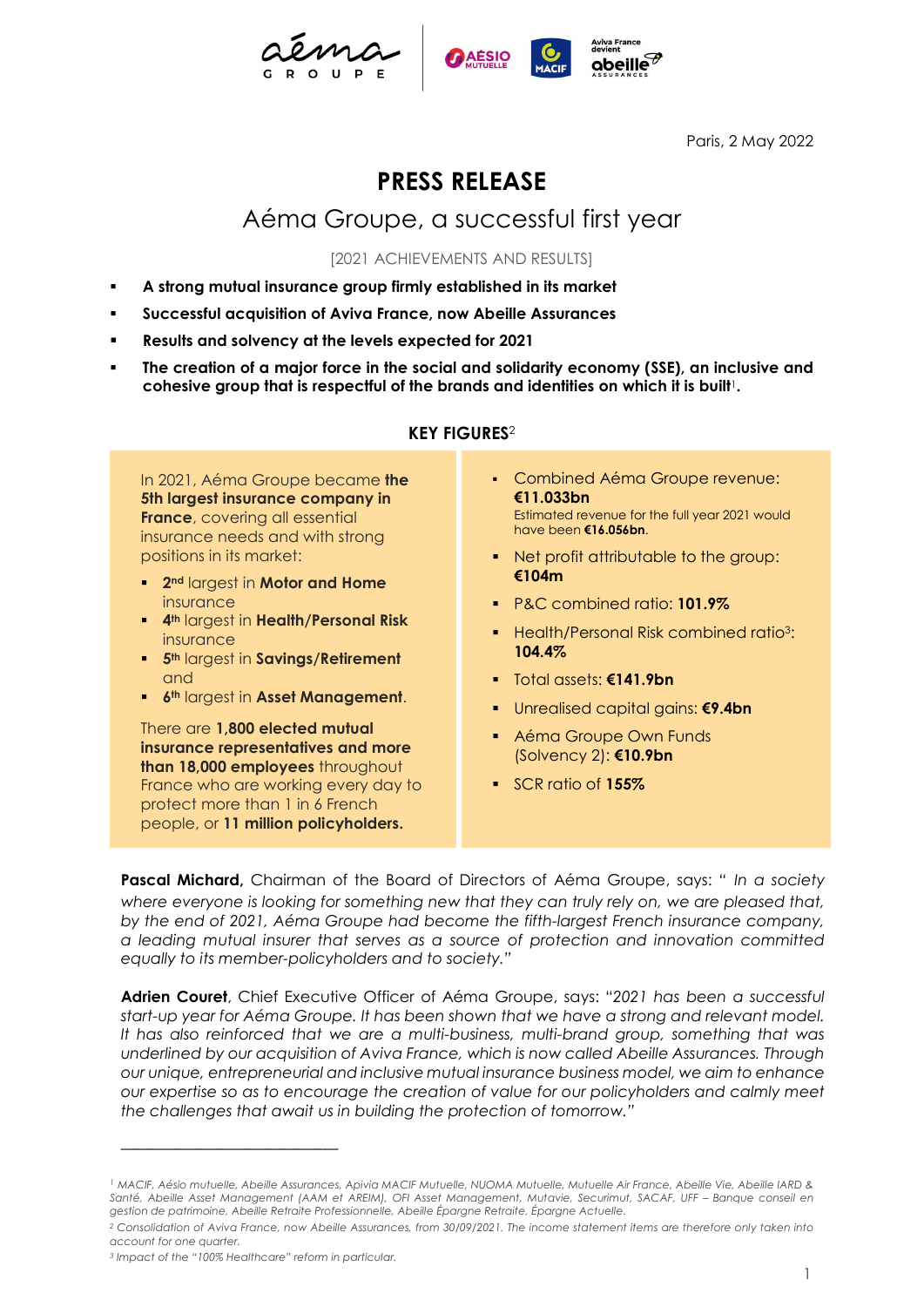

# I. 2021: THE CREATION OF A LEADING MUTUAL INSURANCE GROUP

The creation of Aéma Groupe results from the desire of two groups, Aésio and MACIF, to **join** forces to build a leading French mutual insurance group committed to the social economy and capable of offering the broadest possible protection to its policyholders, now and in the future.

Established in January 2021, Aéma Groupe is based on a modern, open and mutualist model that combines technical excellence and social utility. With the implementation of a balanced governance and the Aésio MACIF group mutualist union (UMG)4, Aéma Groupe has quickly established itself as a key player in the sector. The launch of its strategic plan "Cap 2023: Build to Conquer" also consolidated its emergence as a new force, steering the group towards its future expansion.

#### The Aviva France acquisition: a catalyst for the growth of Aéma Groupe

This first phase of building the group was amplified by the acquisition of Aviva France. This transaction, worth a total of €3.2 billion, the largest in the sector since 2007, was completed in less than a year and finalised on 30 September 2021. Thanks to the financial strength of the group and its affiliates, it was possible to finance €1.45 billion of the deal with equity and the balance with subordinated debt.

Now under the French mutualist flag, Aviva France, since renamed Abeille Assurances in reference to its roots, has brought its 3 million policyholders to the group. It strengthens the group's position thanks to its intermediary distribution network and proven expertise in Savings/Retirement5 and Asset Management.

At the end of its first year, Aéma Groupe continues as a multi-brand group, with all brands united by common values and a culture of commitment strongly rooted in their history, and as a multi-business group (Property & Casualty, Health/Personal Risk – individual and group, Savings/Retirement and Asset Management), thus covering all essential insurance needs.

## II. 2021: A BUSY YEAR FOR THE AÉMA GROUPE BUSINESS LINES

The combined revenue published by Aéma Groupe amounted to €11.033 billion at the end of 2021<sup>6</sup>. For the full year 2021, estimated revenue would have been €16.059 billion. This year's activity is evenly distributed across its insurance business lines, to which Asset Management has been added.

### P&C: 36% OF REVENUE

- €3.947 billion of reported revenue in 2021<sup>6</sup> Full-year revenue would have been €5.254 billion, representing an estimated increase of 3.3% on a comparable basis.
- Combined ratio 101.9%

The Property & Casualty market is growing steadily overall, but is affected by an upward trend in claims due to inflation in average motor costs and weatherrelated claims (for home and agricultural insurance).



<sup>4</sup> The UMG was created to manage and coordinate the Health/Personal Risk business and to develop synergies between the entities.

<sup>5</sup> Abeille Vie is the long-standing partner of AFER, the leading French savings association.

<sup>6</sup> Abeille Assurances taken into account from 30 September 2021, i.e. only one quarter.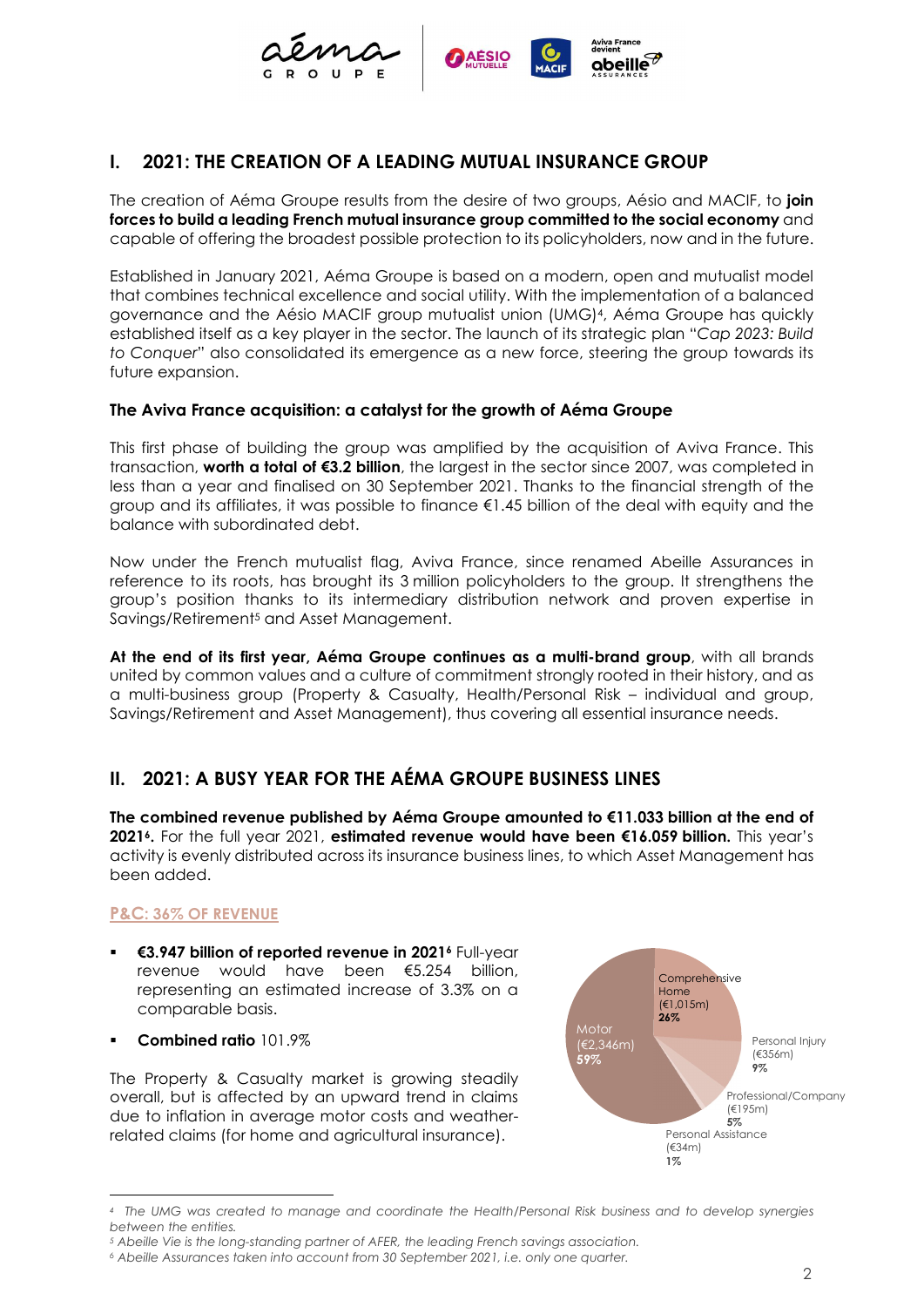

#### To cope with these trends, Aéma Groupe has taken steps to control costs, such as:

- Actions to help recycle spare parts and open up their market;
- MACIF's use of a "green" pricing policy for less-polluting vehicles;
- Abeille Assurances receiving the "Positive Assurance" Label in 2021, becoming the first company in the sector to do so.

#### HEALTH/PERSONAL RISK: 28% OF REVENUE

- **€3.156 billion of reported revenue in 2021**<sup>6</sup> On a full-year basis, volume would have been at an equivalent level after reclassification of the Abeille Assurances premiums (€429 million to the Property & Casualty business), i.e. a 6.4% increase in premiums on a comparable basis.
- Combined ratio 104.4%

Despite the French market being buoyed by growing needs

and regulatory changes opening up new areas of intervention7, players in the health and personal risk sector have found their profits squeezed considerably, mainly because of the impact of the "100% Healthcare" reform8. In order to offer effective solutions at the best rate, the group has **doubled down on mutualism**, notably by setting up joint care networks for all members of the group's mutual health insurance companies. It also fought for sub-annual termination of loan insurance, which was introduced into law in February 2022.

#### SAVINGS/RETIREMENT: 36% OF REVENUE

 €3.930 billion of revenue in 20216 On a full-year basis, volume would have reached €7.650 billion and contributions would have risen by 17.9% on a comparable basis.

In 2021, the Savings/Retirement market once again proved popular with French savers, with net inflows of €23.7 billion and an increased appetite for unit-linked and PER (retirement savings plan) products (more than 42,000 PERINs were taken out in 2021).



Individual

Health **6%** 

 $(E1,218m)$ 

**Collective Collective Collective** 

53% Personal Risk

39%

Risk

6%

Health **Executive Structure of the Structure Structure of the Structure of the Structure of the Structure of the Structure of the Structure of the Structure of the Structure of the Structure of the Structure of the Structu** 

(€178m)

Collective (€71m)  $2\%$ 

Individual Personal

In order to meet everyone's needs, Aéma Groupe is committed, alongside AFER in particular, to defending the guaranteed euro fund and its tax treatment. Through Mutavie, the group has also expanded the development of its SRI ranges.

#### ASSET MANAGEMENT: A NEW DIMENSION

#### €192 billion in assets under management at 31 December 2021; Net inflows of €2.4 billion

In the asset management business, Aéma Groupe took on a new dimension this year thanks to the arrival of Abeille Assurances, which nearly trebled assets under management. In a competitive market facing increasing volatility, while expectations are growing in terms of socially responsible investment (SRI), the complementary nature of its positions provides the group with the chance of becoming a major player in responsible finance. At 31 March 2022, 58% of open-ended managed UCIs had a sustainable investment criterion within the meaning of the EU's SFDR (Articles 8 and 9), thereby conforming to good ESG practice.

<sup>7</sup> Reform of complementary health insurance for the civil service in 2021, reform of loan insurance in February 2022. 8 Since 1 January 2021, "100% Healthcare" has provided all French people who have an economically and socially responsible complementary health insurance scheme with free eye, hearing and dental checks and a wide range of related equipment. - Estimated impact: increase of around four percentage points in the combined ratio.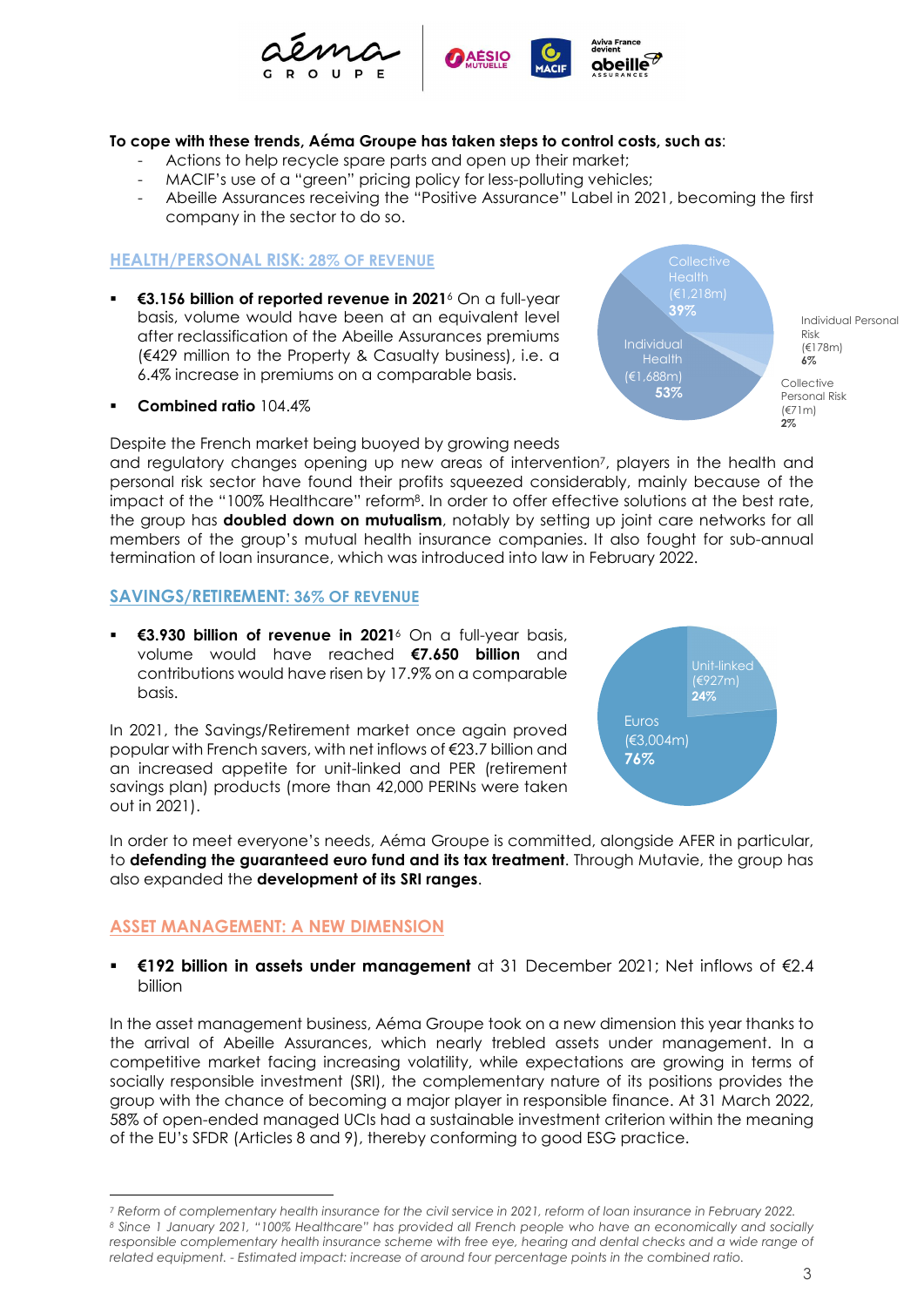

### III. START-UP RESULTS IN LINE WITH EXPECTATIONS

#### As Aéma Groupe's first year in its group configuration, 2021 was characterised by several specific factors:

- Implementation of a group management system that has made it possible to meet all the regulatory obligations of a prudential group from the moment of its creation.
- The inclusion of Abeille Assurances in the scope, which occurred only from the date of acquisition, i.e. 30 September 2021. In the income statement, the company is therefore included only for the last quarter of 2021.
- Abeille Assurances becoming part of Aéma Groupe has led to certain one-off transactions, including the termination of Abeille IARD et Santé's internal reinsurance services for Aviva PLC. This had a negative impact of 0.4 percentage points on the P&C combined ratio. Without the termination of internal reinsurance, this combined ratio would have been 101.5%.

The combined French GAAP data presented below is, however, in line with expectations for this first financial year.

| AÉMA GROUPE, PUBLISHED DATA AS AT 31/12/2021 |                                     |        |  |
|----------------------------------------------|-------------------------------------|--------|--|
| <b>ACTIVITY</b><br>(in $\epsilon$ m)         | <b>Earned premiums</b>              | 11,033 |  |
|                                              | of which P&C                        | 3.947  |  |
|                                              | of which Health/Personal Risk       | 3.156  |  |
|                                              | of which Savings/Retirement         | 3,930  |  |
| <b>TECHNICAL PROFITABILITY</b><br>(in %)     | <b>P&amp;C</b> combined ratio       | 101.9% |  |
|                                              | Health/Personal Risk combined ratio | 104.4% |  |
| <b>RESULTS</b><br>(in $\epsilon$ m)          | Operating income <sup>9</sup>       | 205    |  |
|                                              | Net profit                          | 104    |  |

The combined ratio for the Health/Personal Risk sector in 2021 was penalised, as it was throughout the market, by a deterioration in the technical balance of the business due to the full implementation of the "100% Healthcare" reform. The combined ratio for Property & Casualty remained low despite a return to pre-Covid levels of motor claims, coupled with higher average cost thereof, and an increase in the frequency of water damage claims. In addition to these factors affecting the combined ratios, in 2021 all of the Group's entities continued their transformation plans and significant IT investments to improve operational efficiency and customer relations.

## IV. CONFIRMATION OF THE GROUP'S STRENGTH

Aéma Groupe confirms its financial strength, with more than €10.9 billion of own funds (Solvency 2) helping it to reach an **SCR coverage ratio of 155%** on 31 December 2021.<sup>10</sup> With  $\alpha$  debt ratio of 22%, $^{11}$  it maintains substantial financial flexibility.

<sup>9</sup>Before amortisation of goodwill.

<sup>10</sup>SCR: Solvency Capital Requirement - comparison of equity versus capital requirements under Solvency 2. <sup>11</sup> Under S2, i.e. debt/(Own funds + subordinated debt)

<sup>12</sup> Issued by MACIF SAM